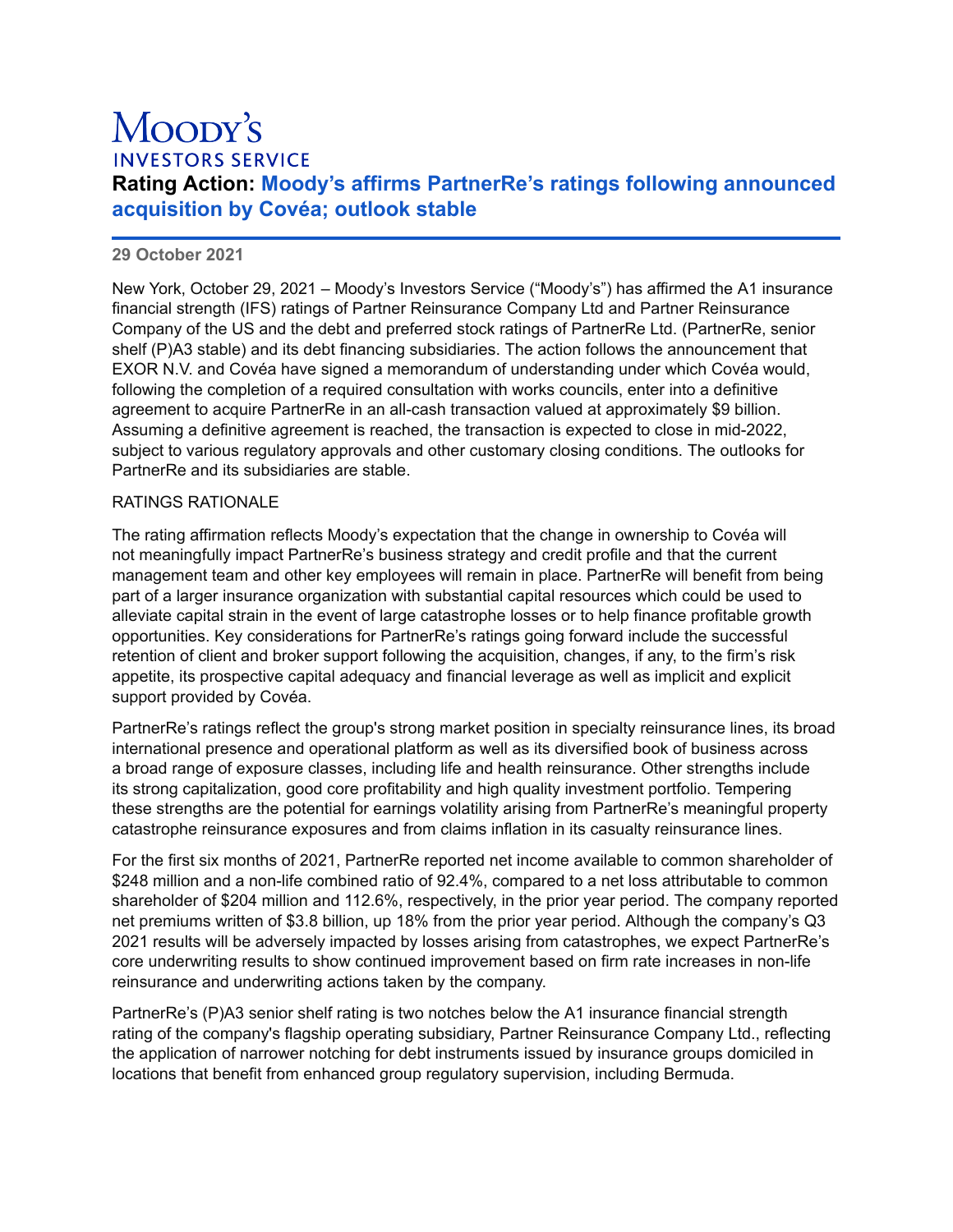### FACTORS THAT COULD LEAD TO AN UPGRADE OR DOWNGRADE OF THE RATINGS

The following factors could result in an upgrade of PartnerRe's ratings: 1) enhancements to the company's scale and competitive position in the global reinsurance sector; 2) improved balance of premium volume between non-life reinsurance and life & health reinsurance; 3) successful integration with Covéa, with evidence of strong explicit or implicit support; and 4) a sustained reduction in the company's overall risk profile and volatility.

Conversely, the following factors could result in a downgrade of the ratings: 1) significant business disruption following the acquisition resulting from weakening client or broker support or loss of key management and underwriting employees; 2) decline in shareholders' equity by more than 10% over a rolling twelve month period; 3) adjusted financial leverage in excess of 25%; 4) gross underwriting leverage greater than 3x; and 5) sustained weak profitability with returns on capital in the mid-single digits across multiple years.

The following ratings have been affirmed:

PartnerRe Ltd. – provisional senior unsecured shelf at (P)A3, provisional subordinated shelf at (P)Baa1, preferred stock at Baa2(hyb), preferred stock non-cumulative at Baa2(hyb), provisional preferred stock shelf at (P)Baa2, provisional preferred stock non-cumulative shelf at (P)Baa2;

Partner Reinsurance Company Ltd – insurance financial strength at A1;

Partner Reinsurance Company of the US – insurance financial strength at A1;

PartnerRe Finance B LLC – guaranteed senior unsecured debt at A3, guaranteed junior subordinated debt at Baa1(hyb), guaranteed provisional senior unsecured shelf at (P)A3, guaranteed provisional subordinated shelf at (P)Baa1.

PartnerRe Finance C LLC – guaranteed provisional senior unsecured shelf at (P)A3, guaranteed provisional subordinated shelf at (P)Baa1;

PartnerRe Finance II Inc. – guaranteed junior subordinated debt at Baa1(hyb);

PartnerRe Ireland Finance DAC – guaranteed senior unsecured debt at A3.

Outlook actions:

The Outlooks for PartnerRe Ltd., Partner Reinsurance Company Ltd, Partner Reinsurance Company of the US, PartnerRe Finance B LLC, PartnerRe Finance C LLC, PartnerRe Finance II Inc., and PartnerRe Ireland Finance DAC remain Stable.

PartnerRe Ltd., based in Bermuda, is engaged through its subsidiaries in underwriting multi-line reinsurance on a worldwide basis. The company is a wholly-owned subsidiary of EXOR N.V., a leading investment holding company based in Italy. As of June 30, 2021, PartnerRe Ltd. had total shareholders' equity of approximately \$7.2 billion.

The principal methodology used in these ratings was Reinsurers Methodology published in November 2019 and available at [https://www.moodys.com/researchdocumentcontentpage.aspx?](https://www.moodys.com/researchdocumentcontentpage.aspx?docid=PBC_1187551) [docid=PBC\\_1187551.](https://www.moodys.com/researchdocumentcontentpage.aspx?docid=PBC_1187551) Alternatively, please see the Rating Methodologies page on www.moodys.com for a copy of this methodology.

#### REGULATORY DISCLOSURES

For further specification of Moody's key rating assumptions and sensitivity analysis, see the sections Methodology Assumptions and Sensitivity to Assumptions in the disclosure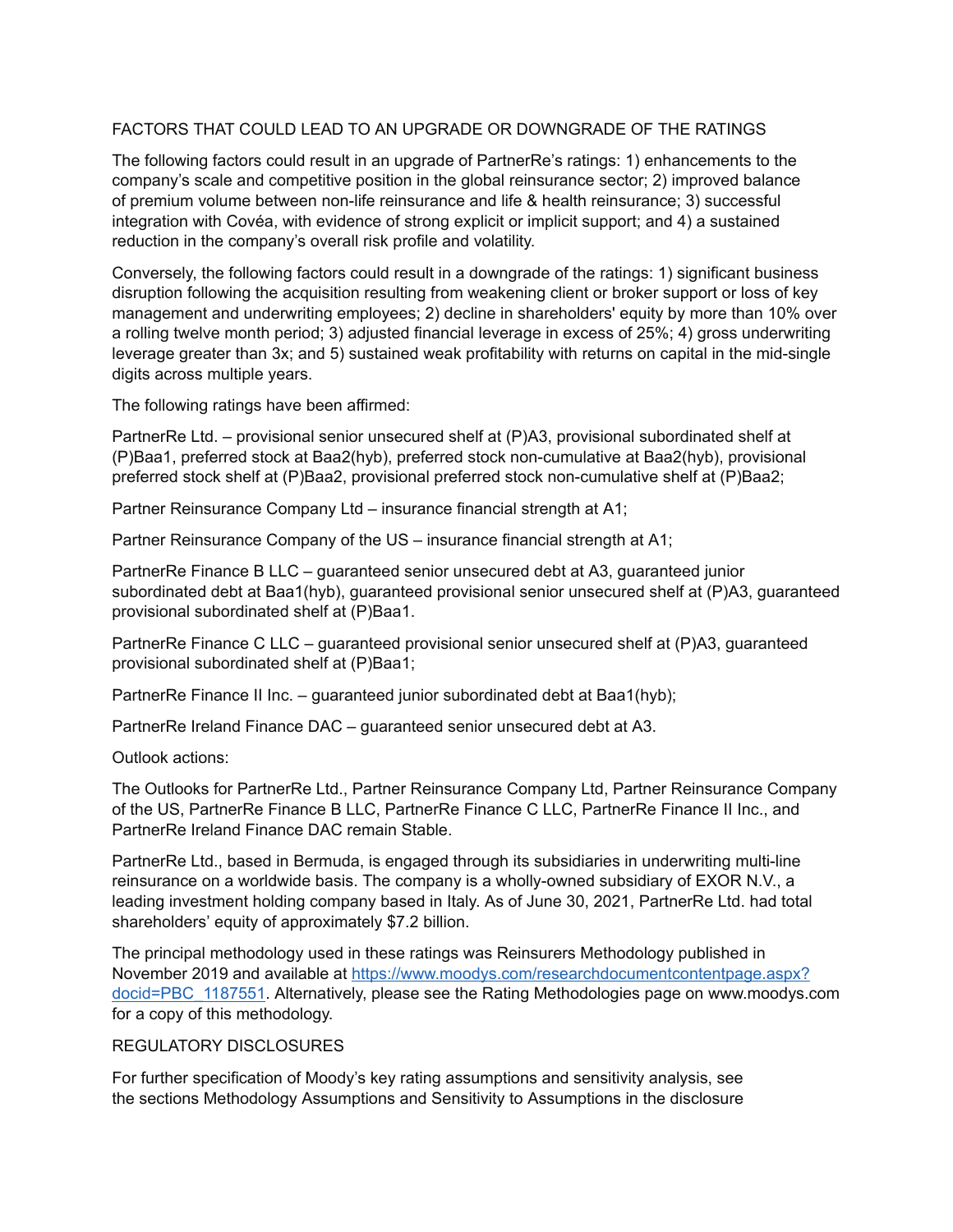form. Moody's Rating Symbols and Definitions can be found at: [https://www.moodys.com/](https://www.moodys.com/researchdocumentcontentpage.aspx?docid=PBC_79004) [researchdocumentcontentpage.aspx?docid=PBC\\_79004](https://www.moodys.com/researchdocumentcontentpage.aspx?docid=PBC_79004).

For ratings issued on a program, series, category/class of debt or security this announcement provides certain regulatory disclosures in relation to each rating of a subsequently issued bond or note of the same series, category/class of debt, security or pursuant to a program for which the ratings are derived exclusively from existing ratings in accordance with Moody's rating practices. For ratings issued on a support provider, this announcement provides certain regulatory disclosures in relation to the credit rating action on the support provider and in relation to each particular credit rating action for securities that derive their credit ratings from the support provider's credit rating. For provisional ratings, this announcement provides certain regulatory disclosures in relation to the provisional rating assigned, and in relation to a definitive rating that may be assigned subsequent to the final issuance of the debt, in each case where the transaction structure and terms have not changed prior to the assignment of the definitive rating in a manner that would have affected the rating. For further information please see the ratings tab on the issuer/entity page for the respective issuer on www.moodys.com.

For any affected securities or rated entities receiving direct credit support from the primary entity(ies) of this credit rating action, and whose ratings may change as a result of this credit rating action, the associated regulatory disclosures will be those of the guarantor entity. Exceptions to this approach exist for the following disclosures, if applicable to jurisdiction: Ancillary Services, Disclosure to rated entity, Disclosure from rated entity.

The ratings have been disclosed to the rated entity or its designated agent(s) and issued with no amendment resulting from that disclosure.

These ratings are solicited. Please refer to Moody's Policy for Designating and Assigning Unsolicited Credit Ratings available on its website www.moodys.com.

Regulatory disclosures contained in this press release apply to the credit rating and, if applicable, the related rating outlook or rating review.

Moody's general principles for assessing environmental, social and governance (ESG) risks in our credit analysis can be found at [http://www.moodys.com/researchdocumentcontentpage.aspx?](http://www.moodys.com/researchdocumentcontentpage.aspx?docid=PBC_1288235) [docid=PBC\\_1288235](http://www.moodys.com/researchdocumentcontentpage.aspx?docid=PBC_1288235).

The Global Scale Credit Rating on this Credit Rating Announcement was issued by one of Moody's affiliates outside the EU and is endorsed by Moody's Deutschland GmbH, An der Welle 5, Frankfurt am Main 60322, Germany, in accordance with Art.4 paragraph 3 of the Regulation (EC) No 1060/2009 on Credit Rating Agencies. Further information on the EU endorsement status and on the Moody's office that issued the credit rating is available on www.moodys.com.

The Global Scale Credit Rating on this Credit Rating Announcement was issued by one of Moody's affiliates outside the UK and is endorsed by Moody's Investors Service Limited, One Canada Square, Canary Wharf, London E14 5FA under the law applicable to credit rating agencies in the UK. Further information on the UK endorsement status and on the Moody's office that issued the credit rating is available on www.moodys.com.

Please see www.moodys.com for any updates on changes to the lead rating analyst and to the Moody's legal entity that has issued the rating.

Please see the ratings tab on the issuer/entity page on www.moodys.com for additional regulatory disclosures for each credit rating.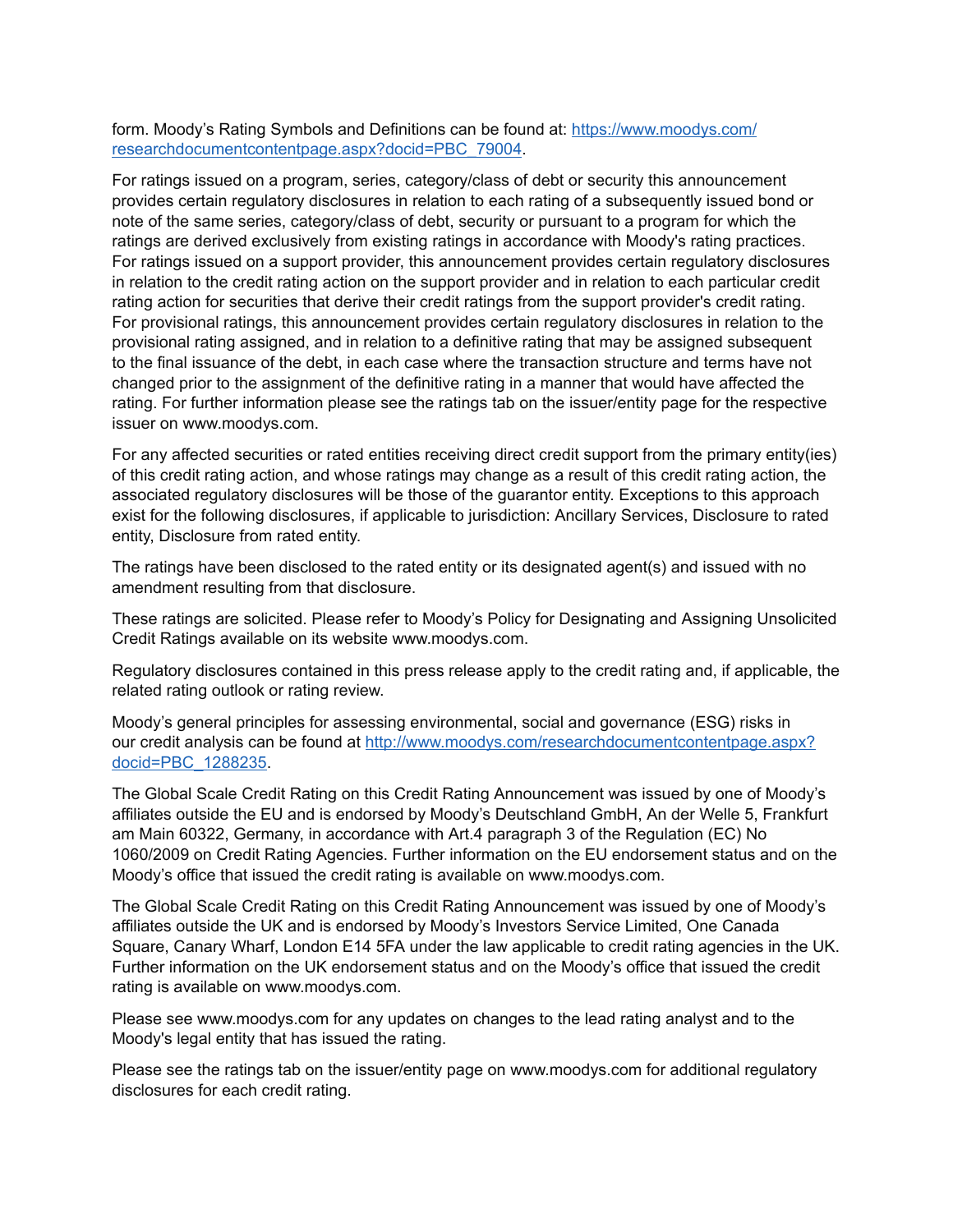James Eck VP-Sr Credit Officer Financial Institutions Group Moody's Investors Service, Inc. 250 Greenwich Street New York, NY 10007 U.S.A. JOURNALISTS: 1 212 553 0376 Client Service: 1 212 553 1653

Sarah Hibler Associate Managing Director Financial Institutions Group JOURNALISTS: 1 212 553 0376 Client Service: 1 212 553 1653

Releasing Office: Moody's Investors Service, Inc. 250 Greenwich Street New York, NY 10007 U.S.A. JOURNALISTS: 1 212 553 0376 Client Service: 1 212 553 1653



© 2021 Moody's Corporation, Moody's Investors Service, Inc., Moody's Analytics, Inc. and/or their licensors and affiliates (collectively, "MOODY'S"). All rights reserved.

**CREDIT RATINGS ISSUED BY MOODY'S CREDIT RATINGS AFFILIATES ARE THEIR CURRENT OPINIONS OF THE RELATIVE FUTURE CREDIT RISK OF ENTITIES, CREDIT COMMITMENTS, OR DEBT OR DEBT-LIKE SECURITIES, AND MATERIALS, PRODUCTS, SERVICES AND INFORMATION PUBLISHED BY MOODY'S (COLLECTIVELY, "PUBLICATIONS") MAY INCLUDE SUCH CURRENT OPINIONS. MOODY'S DEFINES CREDIT RISK AS THE RISK THAT AN ENTITY MAY NOT MEET ITS CONTRACTUAL FINANCIAL OBLIGATIONS AS THEY COME DUE AND ANY ESTIMATED FINANCIAL LOSS IN THE EVENT OF DEFAULT OR IMPAIRMENT. SEE APPLICABLE MOODY'S RATING SYMBOLS AND DEFINITIONS PUBLICATION FOR INFORMATION ON THE TYPES OF CONTRACTUAL FINANCIAL OBLIGATIONS ADDRESSED BY MOODY'S CREDIT RATINGS. CREDIT RATINGS DO NOT ADDRESS ANY OTHER RISK, INCLUDING BUT NOT LIMITED TO: LIQUIDITY RISK, MARKET VALUE RISK, OR PRICE VOLATILITY. CREDIT RATINGS, NON-CREDIT ASSESSMENTS ("ASSESSMENTS"), AND OTHER OPINIONS INCLUDED IN MOODY'S PUBLICATIONS ARE NOT STATEMENTS OF CURRENT OR HISTORICAL FACT. MOODY'S PUBLICATIONS MAY ALSO INCLUDE QUANTITATIVE MODEL-BASED ESTIMATES OF CREDIT RISK AND RELATED OPINIONS OR COMMENTARY PUBLISHED BY MOODY'S ANALYTICS, INC. AND/OR ITS AFFILIATES. MOODY'S CREDIT RATINGS, ASSESSMENTS, OTHER OPINIONS AND PUBLICATIONS DO NOT CONSTITUTE OR PROVIDE INVESTMENT OR FINANCIAL ADVICE, AND MOODY'S CREDIT RATINGS, ASSESSMENTS, OTHER OPINIONS AND PUBLICATIONS ARE NOT AND DO NOT PROVIDE RECOMMENDATIONS TO PURCHASE, SELL, OR HOLD PARTICULAR**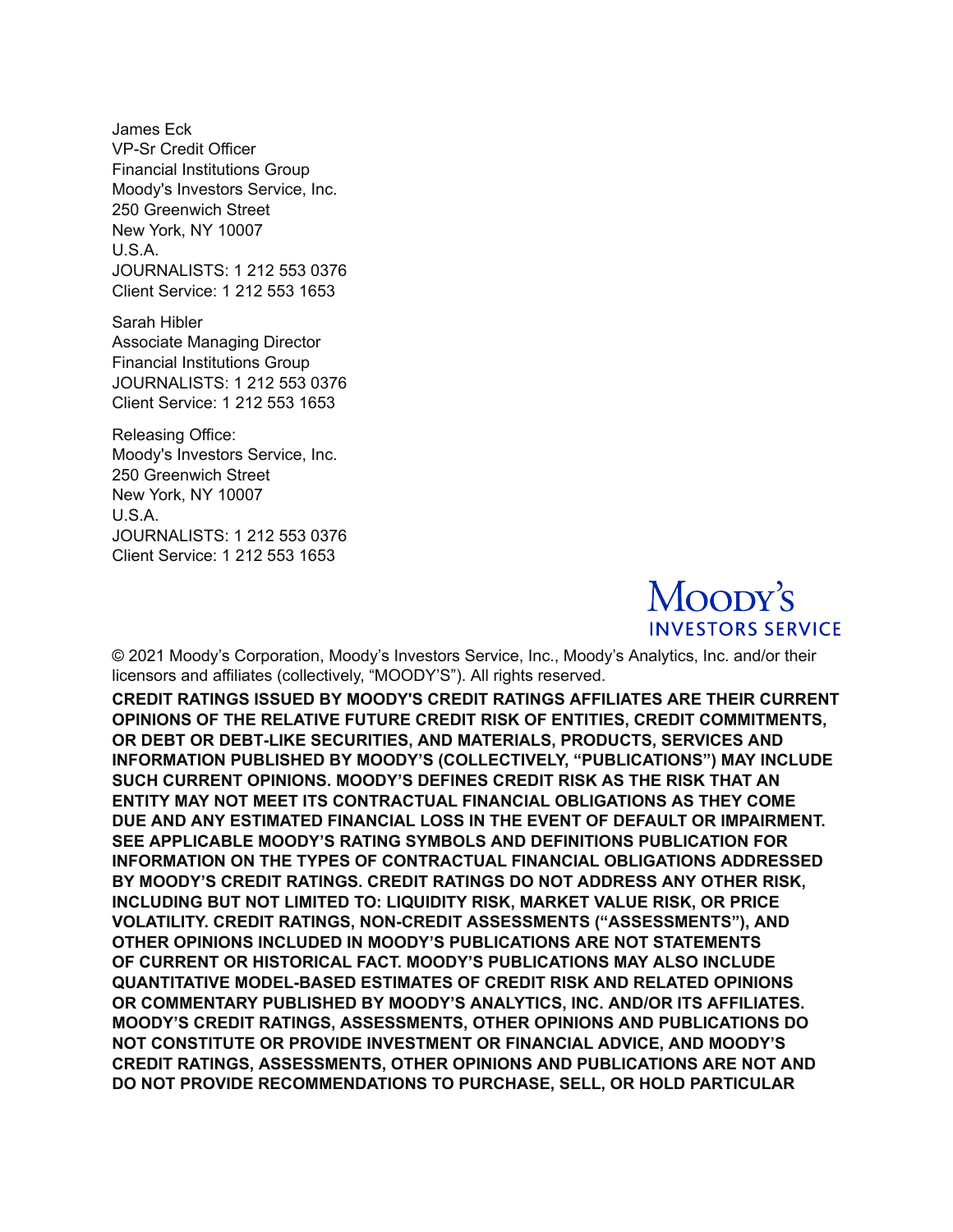**SECURITIES. MOODY'S CREDIT RATINGS, ASSESSMENTS, OTHER OPINIONS AND PUBLICATIONS DO NOT COMMENT ON THE SUITABILITY OF AN INVESTMENT FOR ANY PARTICULAR INVESTOR. MOODY'S ISSUES ITS CREDIT RATINGS, ASSESSMENTS AND OTHER OPINIONS AND PUBLISHES ITS PUBLICATIONS WITH THE EXPECTATION AND UNDERSTANDING THAT EACH INVESTOR WILL, WITH DUE CARE, MAKE ITS OWN STUDY AND EVALUATION OF EACH SECURITY THAT IS UNDER CONSIDERATION FOR PURCHASE, HOLDING, OR SALE.**

MOODY'S CREDIT RATINGS, ASSESSMENTS, OTHER OPINIONS, AND PUBLICATIONS ARE NOT INTENDED FOR USE BY RETAIL INVESTORS AND IT WOULD BE RECKLESS AND INAPPROPRIATE FOR RETAIL INVESTORS TO USE MOODY'S CREDIT RATINGS, ASSESSMENTS, OTHER OPINIONS OR PUBLICATIONS WHEN MAKING AN INVESTMENT DECISION. IF IN DOUBT YOU SHOULD CONTACT YOUR FINANCIAL OR OTHER PROFESSIONAL ADVISER.

ALL INFORMATION CONTAINED HEREIN IS PROTECTED BY LAW, INCLUDING BUT NOT LIMITED TO, COPYRIGHT LAW, AND NONE OF SUCH INFORMATION MAY BE COPIED OR OTHERWISE REPRODUCED, REPACKAGED, FURTHER TRANSMITTED, TRANSFERRED, DISSEMINATED, REDISTRIBUTED OR RESOLD, OR STORED FOR SUBSEQUENT USE FOR ANY SUCH PURPOSE, IN WHOLE OR IN PART, IN ANY FORM OR MANNER OR BY ANY MEANS WHATSOEVER, BY ANY PERSON WITHOUT MOODY'S PRIOR WRITTEN CONSENT. MOODY'S CREDIT RATINGS, ASSESSMENTS, OTHER OPINIONS AND PUBLICATIONS ARE NOT INTENDED FOR USE BY ANY PERSON AS A BENCHMARK AS THAT TERM IS DEFINED FOR REGULATORY PURPOSES AND MUST NOT BE USED IN ANY WAY THAT COULD RESULT IN THEM BEING CONSIDERED A BENCHMARK.

All information contained herein is obtained by MOODY'S from sources believed by it to be accurate and reliable. Because of the possibility of human or mechanical error as well as other factors, however, all information contained herein is provided "AS IS" without warranty of any kind. MOODY'S adopts all necessary measures so that the information it uses in assigning a credit rating is of sufficient quality and from sources MOODY'S considers to be reliable including, when appropriate, independent third-party sources. However, MOODY'S is not an auditor and cannot in every instance independently verify or validate information received in the rating process or in preparing its Publications.

To the extent permitted by law, MOODY'S and its directors, officers, employees, agents, representatives, licensors and suppliers disclaim liability to any person or entity for any indirect, special, consequential, or incidental losses or damages whatsoever arising from or in connection with the information contained herein or the use of or inability to use any such information, even if MOODY'S or any of its directors, officers, employees, agents, representatives, licensors or suppliers is advised in advance of the possibility of such losses or damages, including but not limited to: (a) any loss of present or prospective profits or (b) any loss or damage arising where the relevant financial instrument is not the subject of a particular credit rating assigned by MOODY'S.

To the extent permitted by law, MOODY'S and its directors, officers, employees, agents, representatives, licensors and suppliers disclaim liability for any direct or compensatory losses or damages caused to any person or entity, including but not limited to by any negligence (but excluding fraud, willful misconduct or any other type of liability that, for the avoidance of doubt, by law cannot be excluded) on the part of, or any contingency within or beyond the control of, MOODY'S or any of its directors, officers, employees, agents, representatives, licensors or suppliers, arising from or in connection with the information contained herein or the use of or inability to use any such information.